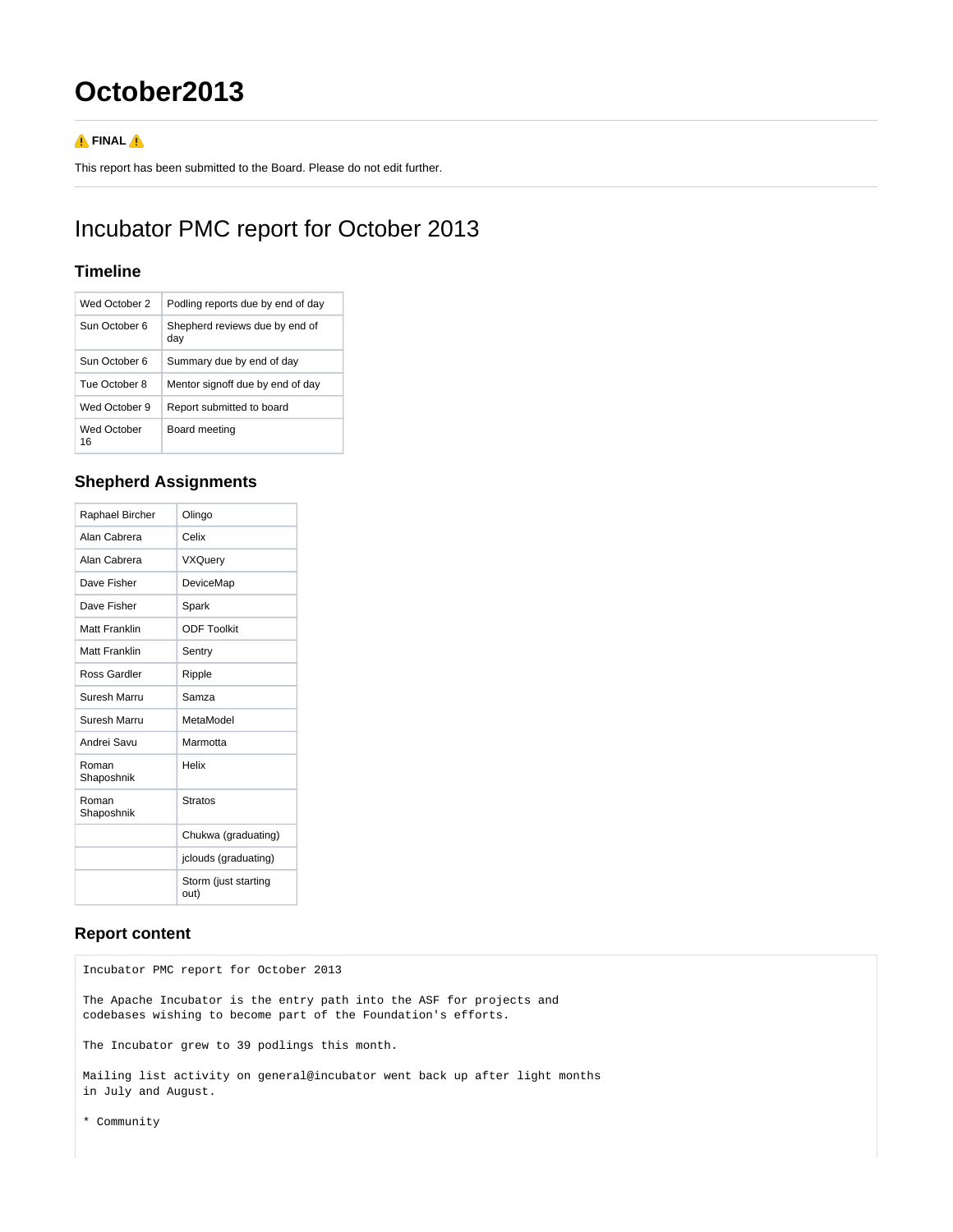New IPMC members:

 Tammo van Lessen Christian Müller

People who left the IPMC:

(None)

\* New Podlings

The Incubator has voted in four new podlings.

- \* Aurora is a scheduler that provides all of the primitives necessary to quickly deploy and scale stateless and fault tolerant services in a datacenter.
- \* Storm is a distributed, fault-tolerant, and high-performance realtime computation system that provides strong guarantees on the processing of data.
- \* BatchEE will be an ALv2-licensed implementation of the JBatch Specification which is defined as JSR-352 (for version 1.0).
- \* Usergrid is a multi-tenant Backend-as-a-Service stack for web & mobile applications, based on RESTful APIs.

```
* Graduations
```
The board has motions for the following:

 Chukwa jclouds

\* Releases

The following releases were made since the last Incubator report:

 Sep 11 Apache Ambari 1.2.5-incubating Sep 27 Apache Drill 1.0.0-m1-incubating Sep 24 Apache Spark 0.8.0-incubating Sep 25 Apache Sentry 1.2.0-incubating Sep 27 Apache Blur 0.2.0-incubating Oct 03 Apache Marmotta 3.1.0-incubating

It took 1-8 days for the third IPMC vote to arrive.

| Release                          | RC VOTE start Third IMPC +1 |         | Davs |
|----------------------------------|-----------------------------|---------|------|
| Apache Ambari 1.2.5-incubating   | Sep 04                      | Sep 10  | 6    |
| Apache Drill 1.0.0-ml-incubating | Sep 11                      | Sep 18  |      |
| Apache Spark 0.8.0-incubating    | Sep 17                      | Sep 23  | 6    |
| Apache Sentry 1.2.0-incubating   | Sep 19                      | Sep 24  | 5    |
| Apache Blur 0.2.0-incubating     | Sep 18                      | Sep 19  |      |
| Apache Marmotta 3.1.0-incubating | Sep 24                      | Oct. 02 | 8    |

```
* Miscellaneous
```
- \* Allura's release candidate, which spent weeks waiting for IPMC feedback, was ultimately withdrawn after flaws were discovered.
- \* Commons-monitoring seems likely to enter the Incubator. The name is still under discussion.
- \* A question about old Chukwa binary artifacts was resolved by reaffirming that the ASF makes no guarantees about convenience binaries.
- \* The Incubator paid elevated attention to trademarks this month.
- \* Old controversies about what criteria to apply when adding personnel to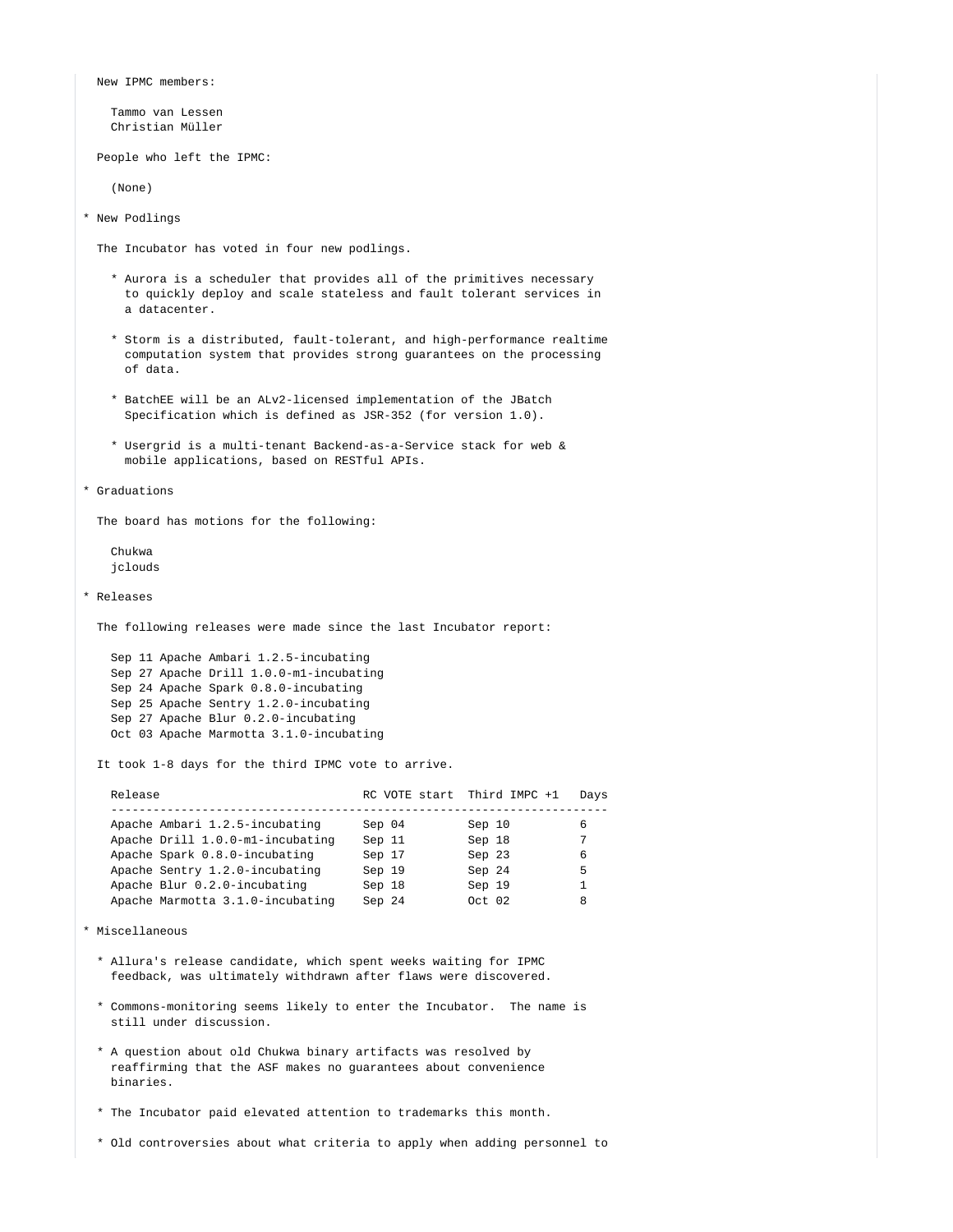```
 a proposed podling finally bit an unlucky live podling candidate
     (Usergrid). Hopefully it will never happen again.
------------------- Summary of podling reports --------------------
* Still getting started at the Incubator
   Storm
* Not yet ready to graduate
  No release:
    MetaModel
    Olingo
    Samza
    Stratos
    VXQuery
   Community growth:
    Celix
    ODF Toolkit
    Sentry
* Ready to graduate
   Chukwa
  Helix
   jclouds
  Marmotta
* Did not report, expected next month
  DeviceMap
  Ripple
----------------------------------------------------------------------
                       Table of Contents
Celix
Chukwa
DeviceMap
Helix
jclouds
Marmotta
MetaModel
ODF Toolkit
Olingo
Ripple
Samza
Sentry
Spark
Storm
Stratos
VXQuery
----------------------------------------------------------------------
--------------------
Celix
Celix is an OSGi like implementation in C with a distinct focus on
interoperability between Java and C.
Celix has been incubating since 2010-11-02.
Three most important issues to address in the move towards graduation:
   1. Grow the community
   2. Find more committers
   3. Publish a new release
```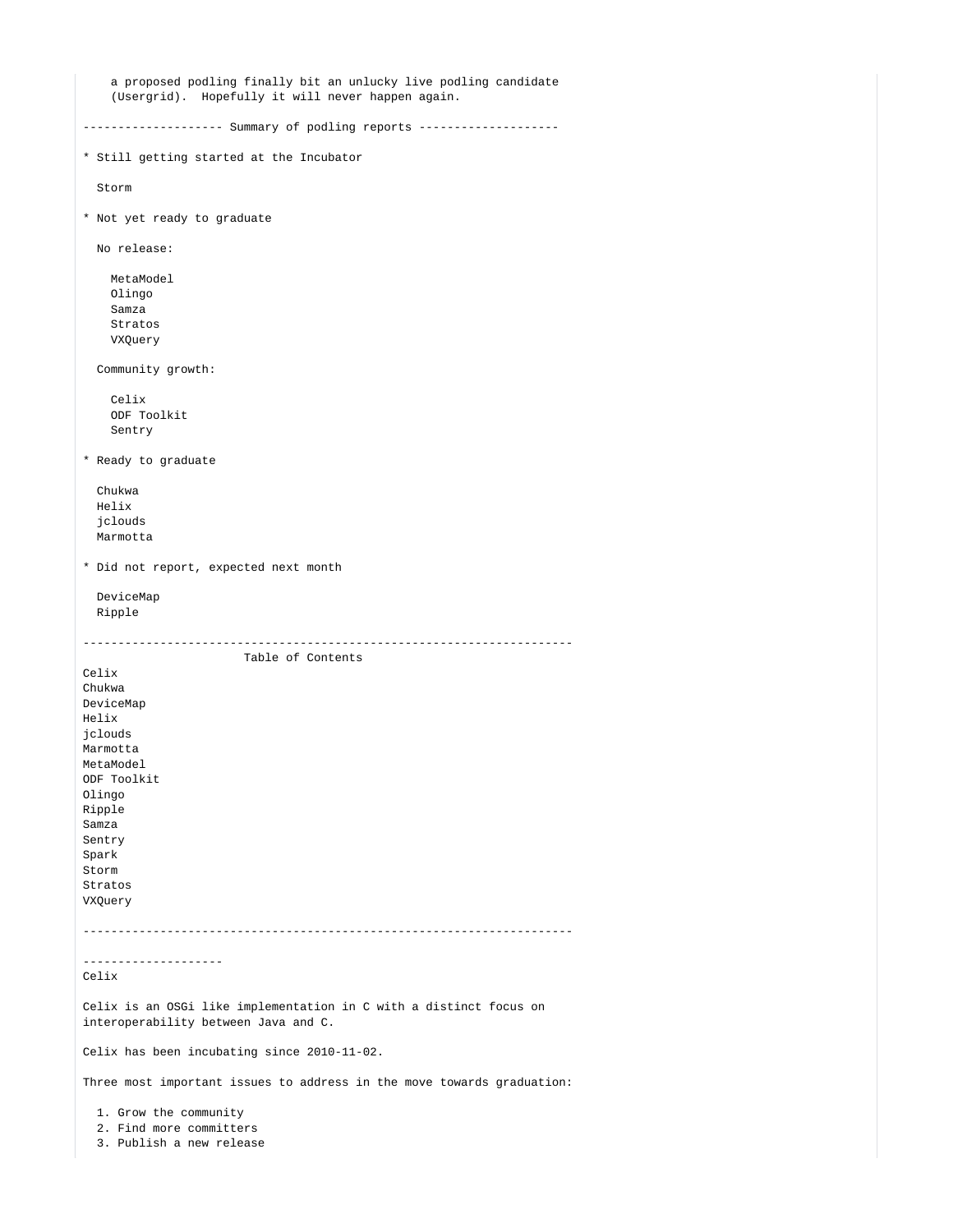Any issues that the Incubator PMC (IPMC) or ASF Board wish/need to be aware of?

None

How has the community developed since the last report?

 Several new people are working on additional code for the project. One person is working on a GSoC project, someone else is working on a new remote services protocol and is actively communicating over the list and using jira to post patches. Overall this is an increase in activity.

 The Native-OSGi project is still progressing, but rather slow. So there isn't anything new on that end. Celix is still the reference implementation, so I still expect this to be a great drive for Celix, for the code as well as the committers.

How has the project developed since the last report?

 As mentioned above, a student is working on a GSoC project and has implemented an Event Admin which will be included in Celix. Also a additional Remote Services implementation based on shared memory is being made.

 Work for a new release is still ongoing, the focus is slightly changing, one of the main users has requested a release. Since they don't use Win32, Win32 support can be stripped from the release plan and postponed to a later release.

Date of last release:

16-12-2012

When were the last committers or PMC members elected?

 2013-01-07 Roman Shaposhnik joins as a mentor. 2012-03-20 Pepijn elected as committer.

Signed-off-by:

 [x](celix) Marcel Offermans [ ](celix) Karl Pauls

Shepherd notes:

-------------------- Chukwa

Chukwa is a log collection and analysis framework for Apache Hadoop clusters.

Chukwa has been incubating since 2010-07-14.

Three most important issues to address in the move towards graduation:

- 1. Update DNS entry for chukwa.apache.org
- 2. Update mailing list location
- 3. Update chukwa source and website to the new url.

Any issues that the Incubator PMC (IPMC) or ASF Board wish/need to be aware of?

 Chukwa has been voted to graduate to TLP in September in general@incubator. This will be the last incubator report.

How has the community developed since the last report?

Community has been stable and adding new features to Chukwa.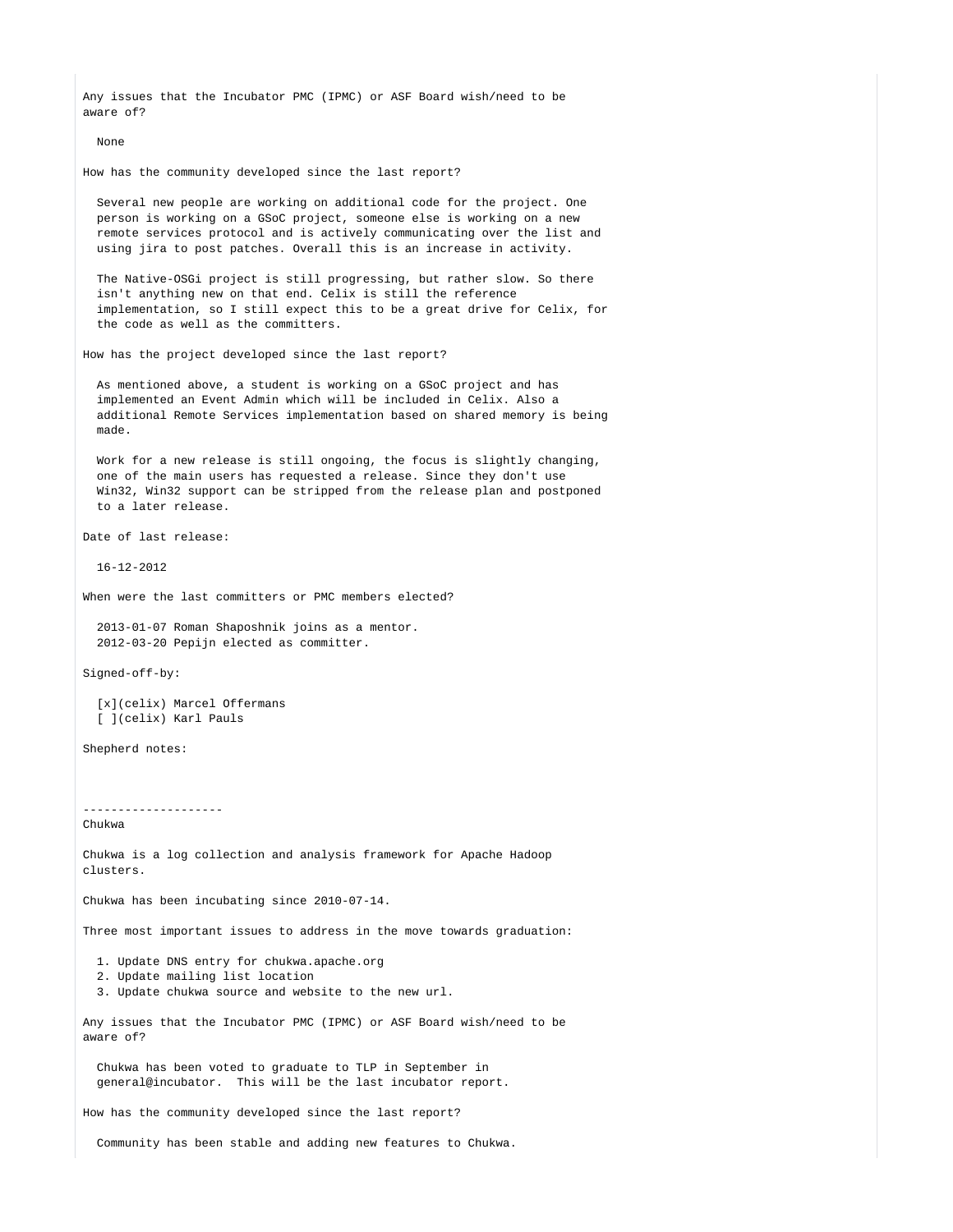How has the project developed since the last report? New heatmap feature and updating to work with being developed. New demux parser improvement for configuring reducer parser has been developed. Date of last release: 2012-01-26 When were the last committers or PMC members elected? 2012-09-06 Signed-off-by: [X](chukwa) Alan Cabrera [ ](chukwa) Anthony Elder [ ](chukwa) Bernd Fondermann [X](chukwa) Jukka Zitting Shepherd notes: -------------------- DeviceMap Apache DeviceMap is a data repository containing device information, images and other relevant information for all sorts of mobile devices, e.g. smartphones and tablets. While the focus is initially on that data, APIs will also be created to use and manage it. Shepherd notes: Dave Fisher (wave): I see good activity recently. It looks like it took DeviceMap quite awhile to get started, but the community has grown and it looks like they are working towards a release. Mentors are active. I'm not sure why they have not reported. (Oct 6) Marvin Humphrey (marvin): Podling did not report, expected next month. -------------------- Helix Apache Helix is a generic cluster management framework used to build distributed systems and provides automatic partition management, fault tolerance and elasticity. Helix has been incubating since 2012-10-14. We feel that we are ready for graduation and have started the discussion internally. We need to update the status page with new committers and also resolve trade mark.Our processes are continuing to improve and adoption is increasing both inside and outside of LinkedIn. Any issues that the Incubator PMC (IPMC) or ASF Board wish/need to be aware of? - NONE How has the community developed since the last report? - Added Kanak Biscuitwala as a committer - Receiving external contribution in developing JavaScript bindings for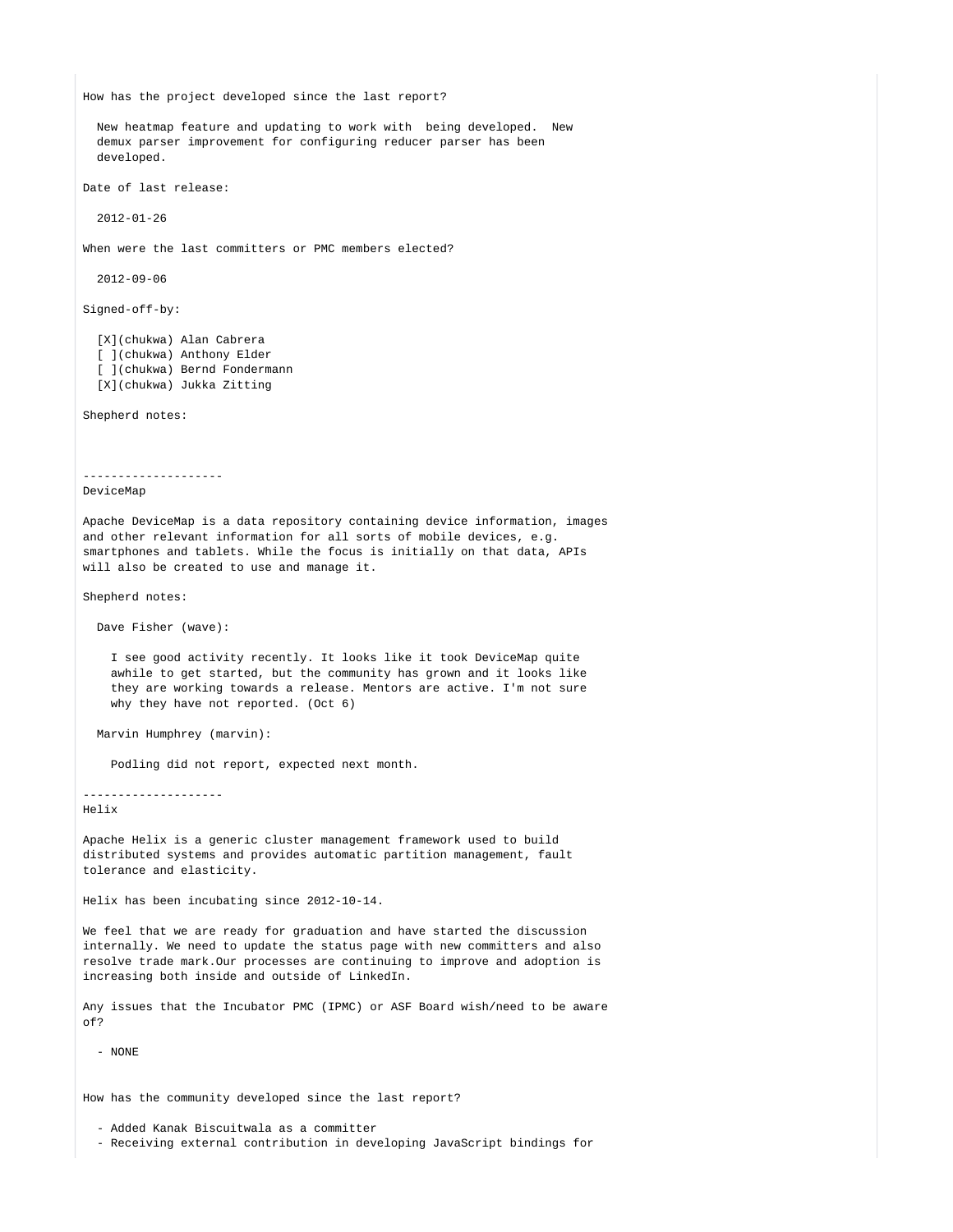Helix (see https://github.com/sudowork/node-helix-participant) - Steady activity on the mailing list

How has the project developed since the last report?

- Making progress on 0.7.0, a release that examines and rethinks every interaction that Helix exposes to increase ease of use. We hope to release this month.
- Introduced new coding style guidelines, and simplified the code review process with new scripts
- Increased documentation of the development process on JIRA pages
- Actively populating the developer wiki and increased the amount of documentation on the project website
- Received a patch integrating Helix with YARN, to automate management of YARN containers.

Date of last release:

2013-05-30 (0.6.1-incubating)

When were the last committers or PMC members elected?

```
 - Kanak Biscuitwala (committer) - 2013-09-20
```
Signed-off-by:

 [X](helix) Patrick Hunt [X](helix) Olivier Lamy [ ](helix) Mahadev Konar [ ](helix) Owen O'Malley

Shepherd notes:

Roman Shaposhnik (rvs):

A very solid project on the clear path to graduation.

--------------------

jclouds

A cloud agnostic library that enables developers to access a variety of supported cloud providers using one API

jclouds has been incubating since 2013-04-29.

Three most important issues to address in the move towards graduation:

The jclouds IPMC graduation vote passed on Sep 23rd, 2013.

Any issues that the Incubator PMC (IPMC) or ASF Board wish/need to be aware of?

 The jclouds community is looking forward to the next ASF Board meeting and hopes to be confirmed as a TLP.

How has the community developed since the last report?

 jclouds held its first committer vote as an Apache project and is proud to have Zack Shoylev on board!

How has the project developed since the last report?

 Our second incubating release was successful, with no issues related to ASF process or guidelines raised. The remaining trademark and IP issues have been resolved, and changes to the project website to bring it in line with ASF guidelines successfully made. The project also held a successful vote to adopt a set of Bylaws.

 With those items completed and a new committer on board, the jclouds PPMC proceeded to a graduation vote, which was passed and confirmed by the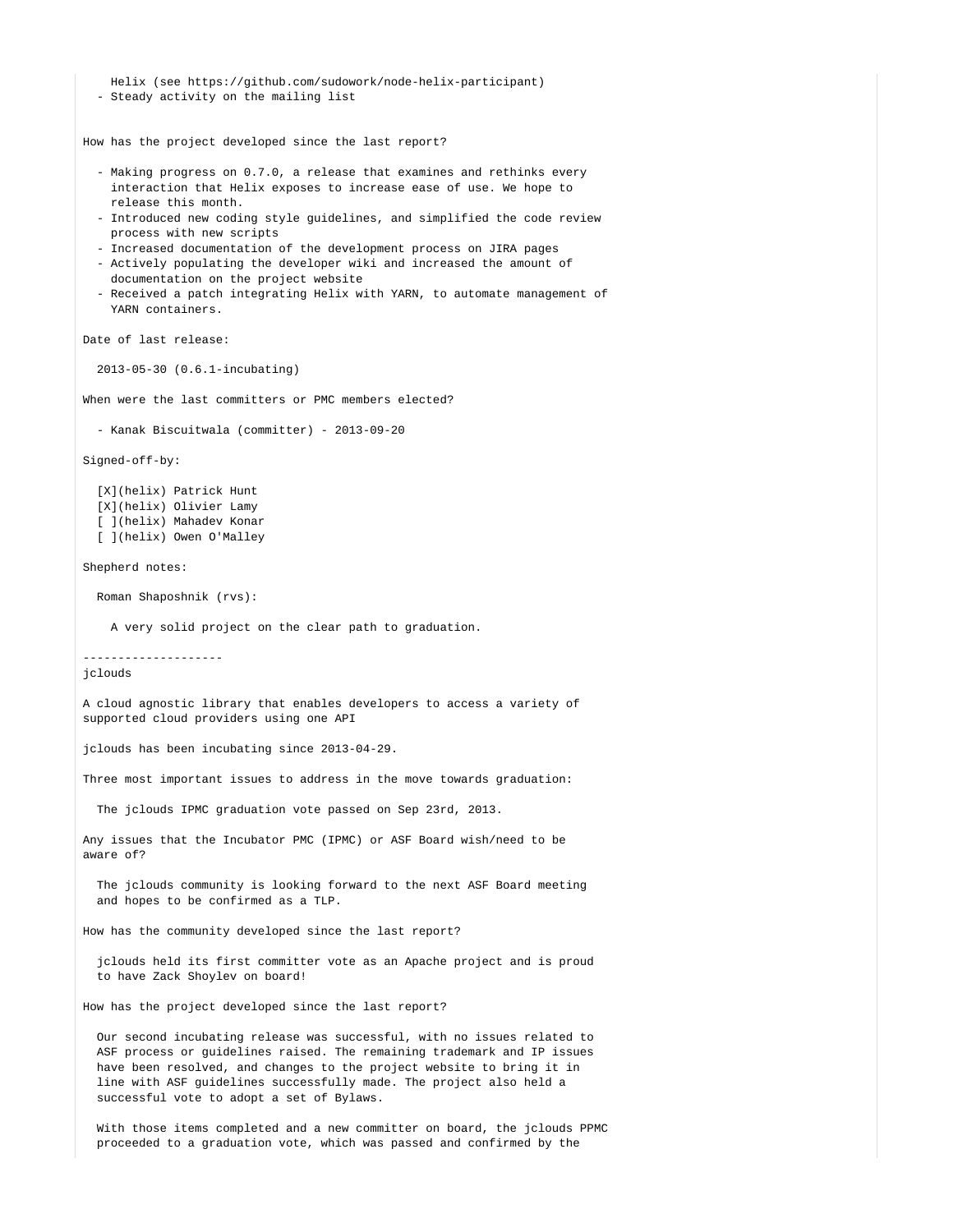IMPC. Andrew Bayer was elected as the first project PMC chair and will thus be proposed as Vice President, Apache jclouds. Date of last release: 2013-08-28 (1.6.2-incubating) When were the last committers or PMC members elected? 2013-08-08 (Zack Shoylev as committer) Signed-off-by: [ ](jclouds) Brian McCallister [ ](jclouds) Tom White [ ](jclouds) Henning Schmiedehausen [X](jclouds) David Nalley [ ](jclouds) Jean-Baptiste Onofré [ ](jclouds) Mohammad Nour El-Din [X](jclouds) Olivier Lamy [ ](jclouds) Tomaz Muraus [ ](jclouds) Suresh Marru [ ](jclouds) Carlos Sanchez Shepherd notes: -------------------- Marmotta An Open Platform for Linked Data. Marmotta has been incubating since 2012-12-03. Three most important issues to address in the move towards graduation: 1. Check whether Marmotta is a suitable name (https://issues.apache.org/jira/browse/PODLINGNAMESEARCH-39) 2. PPMC & IPMC discussion and vote about gratuation 3. Graduate tasks Any issues that the Incubator PMC (IPMC) or ASF Board wish/need to be aware of? No such issues. How has the community developed since the last report? \* The NOTICE&LICENSE issues from last time are now properly solved. \* The 3.1.0-incubating release was rescheduled to "after summer vacation time" and prepared in late September (released October 3rd). \* Traffic on dev@marmotta.i.a.o was decreasing over the summer months, but is rising again in September during the preparation of the last release. \* We are starting to get bug reports from non-committers in JIRA while traffic on users@marmotta.i.a.o is slowly evolving. How has the project developed since the last report? \* The 3.1.0-incubating release has been accepted on October 3rd. \* The project was explicitly recommended for graduation after the last report in July (<http://s.apache.org/LIF8>) but we wanted to have another release before graduation to stabilize the release process and and have another check of the N&L by the incubator community. \* Consequently the discussion graduation is being resumed after the release, trying the do it by the end of October if no new issues appear. Date of last release: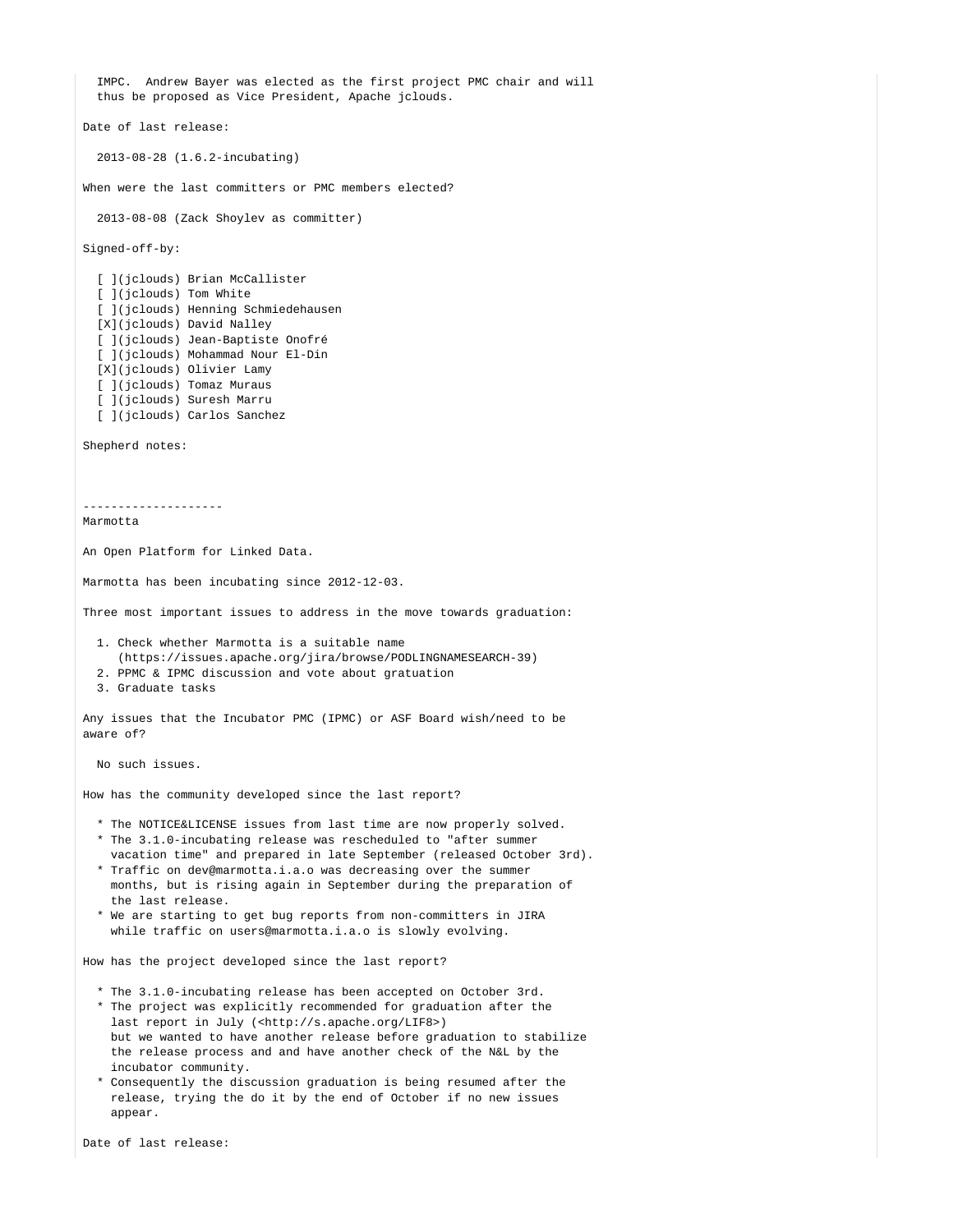2013-10-03 (3.1.0-incubating) When were the last committers or PMC members elected? 2013-05-21 (Raffaele Palmieri, committer&PPMC) 2013-06-24 (Peter Ansell, committer&PPMC) So no new committers and/or PPMC member since the last report. Signed-off-by: [X](marmotta) Fabian Christ [ ](marmotta) Nandana Mihindukulasooriya [X](marmotta) Andy Seaborne Shepherd notes: Andrei Savu (asavu): Project is on track for graduation. Nothing jumped out at me as requiring any special attention. Good luck guys! -------------------- MetaModel MetaModel is a data access framework, providing a common interface for exploration and querying of different types of datastores. MetaModel has been incubating since 2013-06-12. Three most important issues to address in the move towards graduation: 1. More contributors to increase diversity of the community 2. Make first release under ASF umbrella 3. Looking forward to setup CI builds under ASF infra Any issues that the Incubator PMC (IPMC) or ASF Board wish/need to be aware of? None How has the community developed since the last report? Ankit Kumar has taken the role of being release engineer for our first ASF release. A draft for bylaws for the project has been added to the wiki, we are discussing and finalizing the details. We are still not seeing a lot of involvement from new contributors, but expect that a release will give us more users and thus involvement from more newcomers. How has the project developed since the last report? The primary focus has been on making our first release under ASF umbrella. The work is coming along well and we have a practical TODO list of less than 5 points now. Date of last release: None When were the last committers or PMC members elected? June 2013 Signed-off-by:

[X](metamodel) Henry Saputra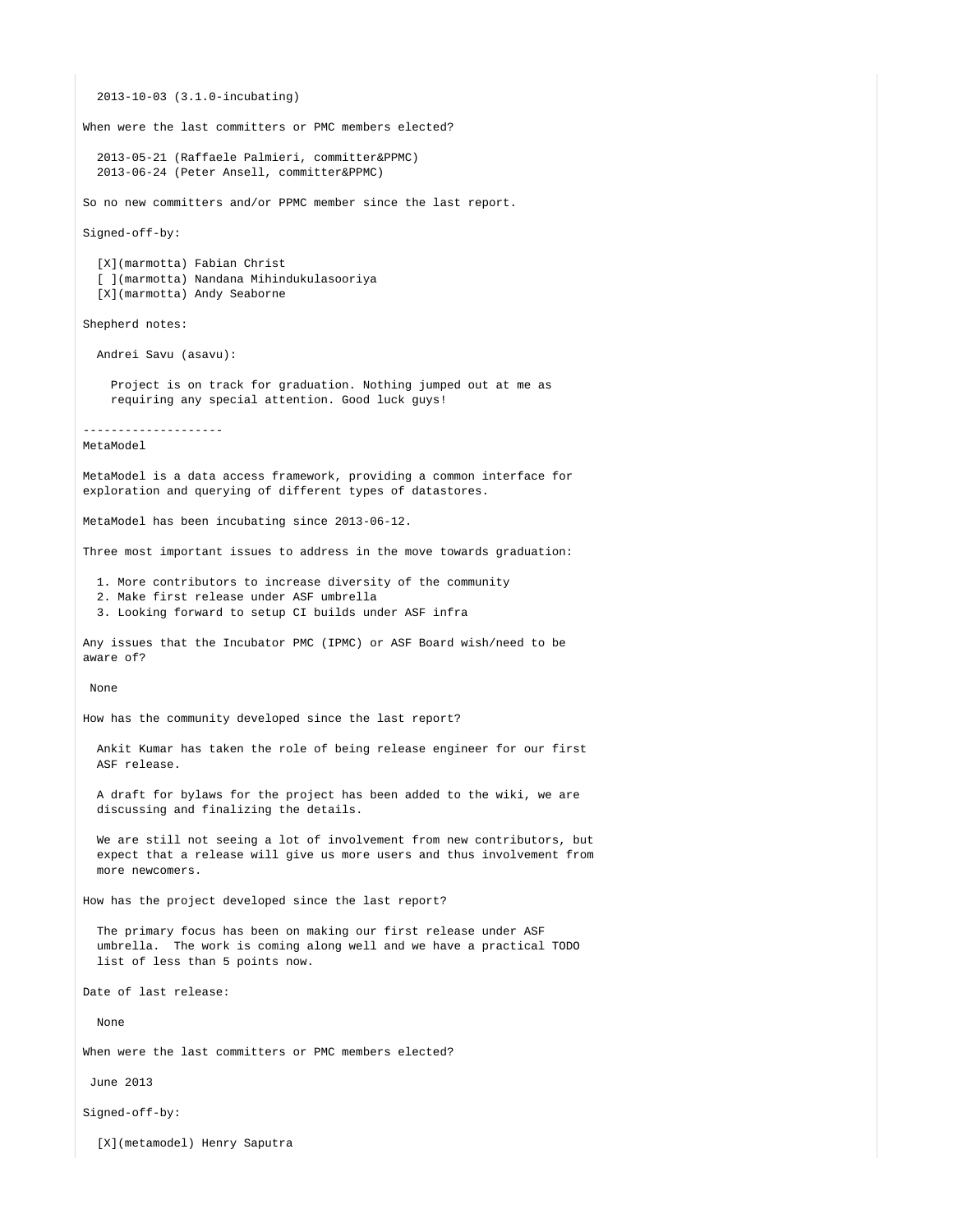[X](metamodel) Arvind Prabhakar [X](metamodel) Matt Franklin [ ](metamodel) Noah Slater Shepherd notes: -------------------- ODF Toolkit Java modules that allow programmatic creation, scanning and manipulation of OpenDocument Format (ISO/IEC 26300 == ODF) documents. ODF Toolkit has been incubating since 2011-08-01. Three most important issues to address in the move towards graduation: 1. Grow the community, especially attracting new developers. 2. Address issues of too much code development happening outside of Apache 3. Hold an informal graduation readiness vote Any issues that the Incubator PMC (IPMC) or ASF Board wish/need to be aware of? It has recently been pointed out that the project status page on the Incubator project site is out of date, we hope to update that shortly. How has the community developed since the last report? Higher feed-back from the users mailing list, but no new developers. Discussion has started, but without much conclusion, of whether we should aim for TLP status, or merge into an existing TLP with similar alignment, such as POI or OpenOffice. How has the project developed since the last report? Clear unnecessary dependency from the Clarizza project. Date of last release: 2013-06-22 When were the last committers or PMC members elected? Not for a long while... Signed-off-by: [ ](odftoolkit) Sam Ruby [X](odftoolkit) Nick Burch [ ](odftoolkit) Yegor Kozlov Shepherd notes: Marvin Humphrey (marvin): Report not filed in time for shepherd review. -------------------- Olingo Apache Olingo provides libraries which enable developers to implement OData producers and OData consumers. While starting with an initial code base implementing OData version 2.0 it is also a clear goal to start implementing a library for OData 4.0 once the OData standard is published at OASIS. The focus within the community is currently on the

Olingo has been incubating since 2013-07-08.

environments find interest.

Java technology but it is up to the community to discuss if other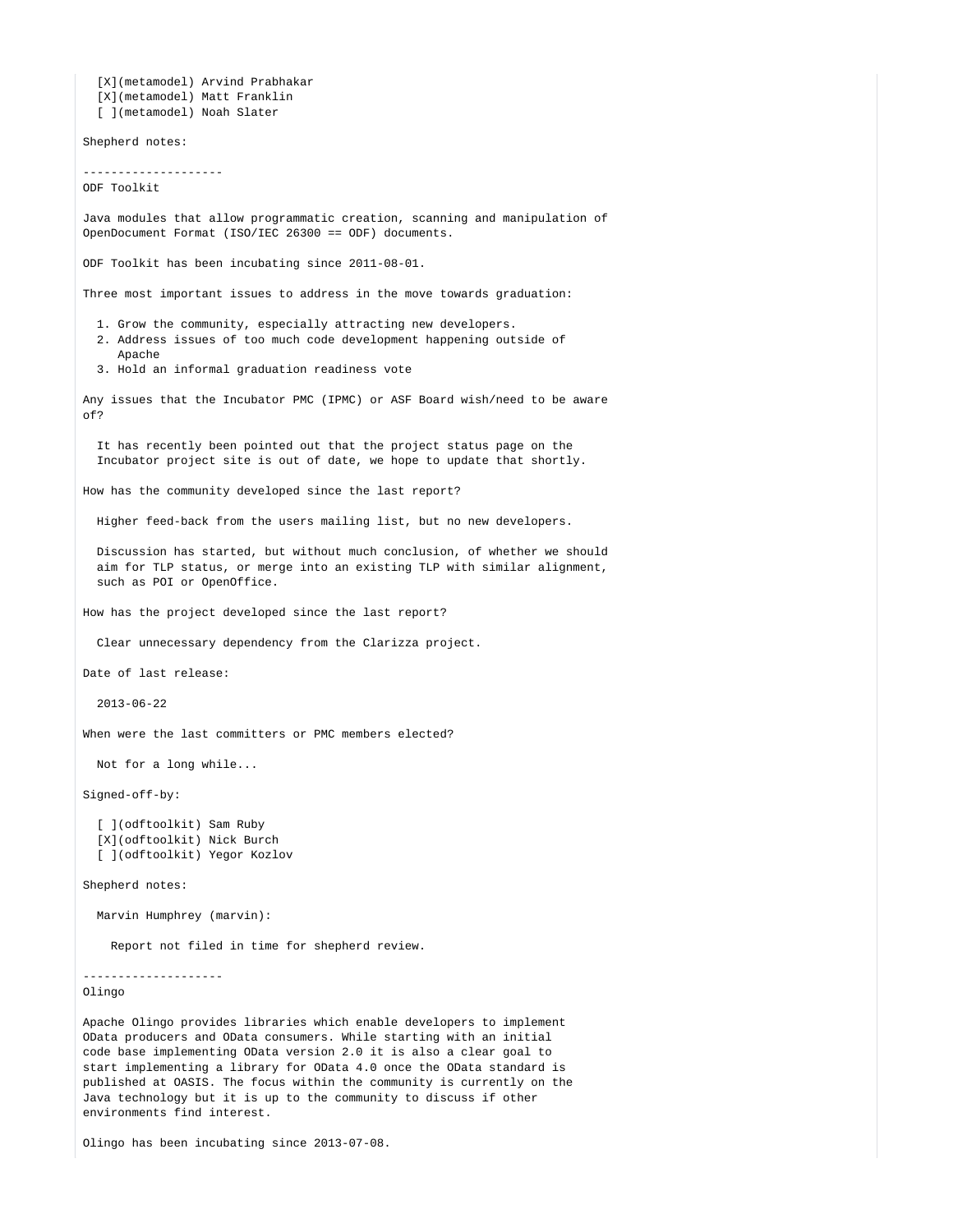Three most important issues to address in the move towards graduation:

1. Make the first release

2. Work on documentation

3. Grow community

Any issues that the Incubator PMC (IPMC) or ASF Board wish/need to be aware of?

- n/a

How has the community developed since the last report?

- Committers actively working on making the release. Effort is coordinated by Jira and mailing list.
- Committers are in mailing list contact with mentors and infrastructure to extend infrastructure setup (e.g. Jenkins, KEYS files ...).
- Some committers have started with KEY signing. This is in progress to get all committers involved.

How has the project developed since the last report?

- There is currently no feature development
- Instead committers do concentrate on making the first release
- A release candidate is available and discussed by community on mailing list
- Release voting has started
- Documentation on web site is growing and will be published as soon as the first release is available

Date of last release:

- not released so far

When were the last committers or PMC members elected?

- n/a

Signed-off-by:

 [X](olingo) Alan Cabrera [X](olingo) Dave Fisher [X](olingo) Florian Müller

Shepherd notes:

Raphael Bircher (rbircher):

 Apache Olingo goes direction first release. They allready use mailing list in a good way. It looks like they allready knows how to work with lazy consensus. The Mentors are active in a good way. Well, the documentation is poor at the moment. But the project knows this problem and work on it. Looking forward for a release.

--------------------

Ripple

Ripple is a browser based mobile phone emulator designed to aid in the development of HTML5 based mobile applications. Ripple is a cross platform and cross runtime testing/debugging tool. It currently supports such runtimes as Cordova, WebWorks aand the Mobile Web.

Shepherd notes:

--------------------

Marvin Humphrey (marvin):

Podling did not report, expected next month.

Samza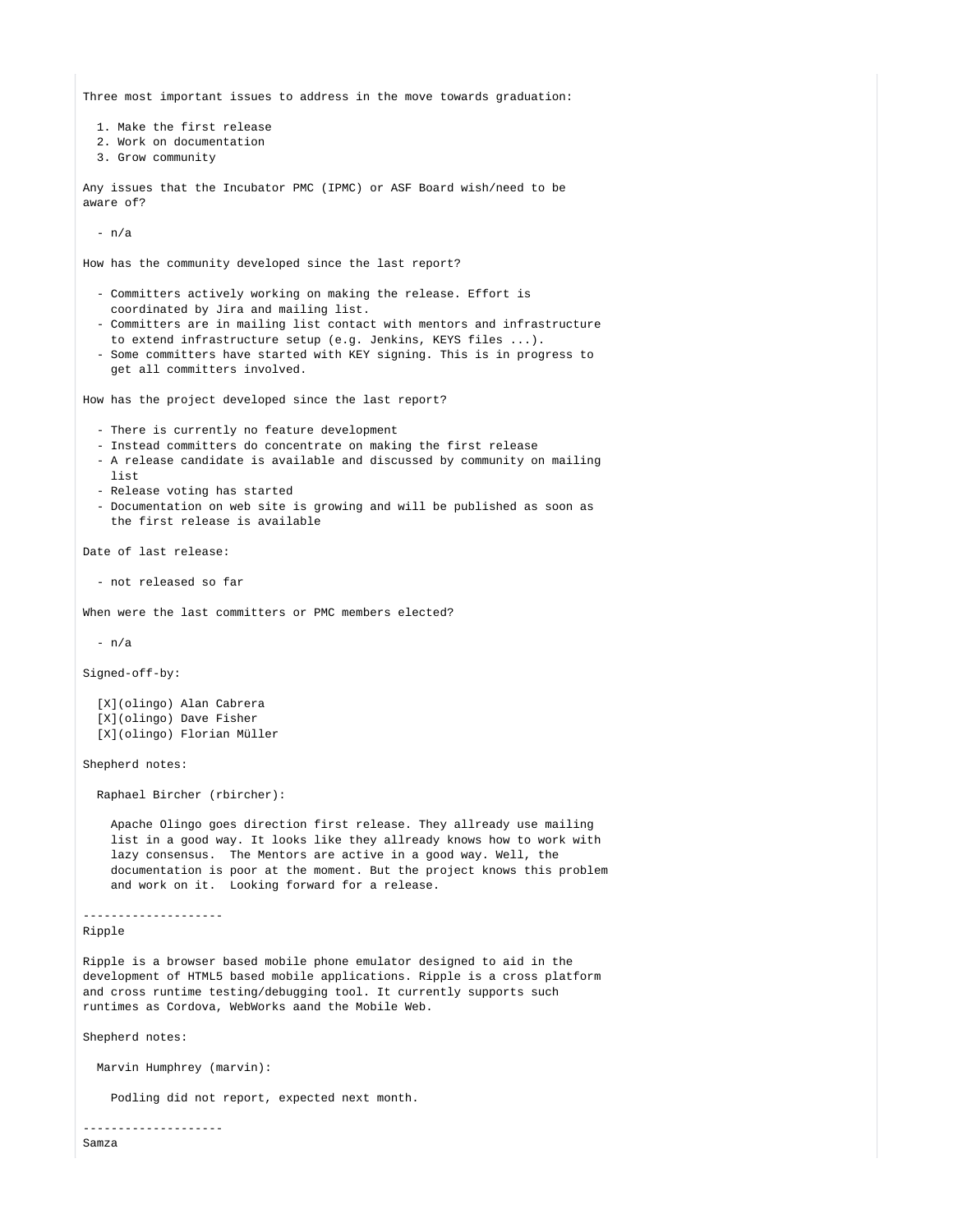Samza is a stream processing system for running continuous computation on infinite streams of data. Samza has been incubating since 2013-07-30. Three most important issues to address in the move towards graduation: 1. Bring in new community members 2. Make a release 3. Cement ASF way to community. Any issues that the Incubator PMC (IPMC) or ASF Board wish/need to be aware of? None. How has the community developed since the last report? Community development continues. Chris Riccomini presented Samza to YARN Dev User Group with great interest. Similar talks planned for Bay Area and London Hadoop User Groups this month. Interest (and patches) continue to begin to appear. How has the project developed since the last report? Several JIRAs opened and committed. Ready to start working on first release. Date of last release: None. When were the last committers or PMC members elected? None. Signed-off-by: [X](samza) Chris Douglas [ ](samza) Arun Murthy [X](samza) Roman Shaposhnik Shepherd notes: -------------------- Sentry Sentry is a highly modular system for providing fine grained role based authorization to both data and metadata stored on an Apache Hadoop cluster. Sentry has been incubating since 2013-08-08. Three most important issues to address in the move towards graduation: 1. Build community and add new committers 2. Continue to release at regular intervals Any issues that the Incubator PMC (IPMC) or ASF Board wish/need to be aware of? None How has the community developed since the last report? Sentry User Meetup group has nearly 50 members. The project's first meetup is planned for the end of Oct. We have 23 sign ups on the dev

list.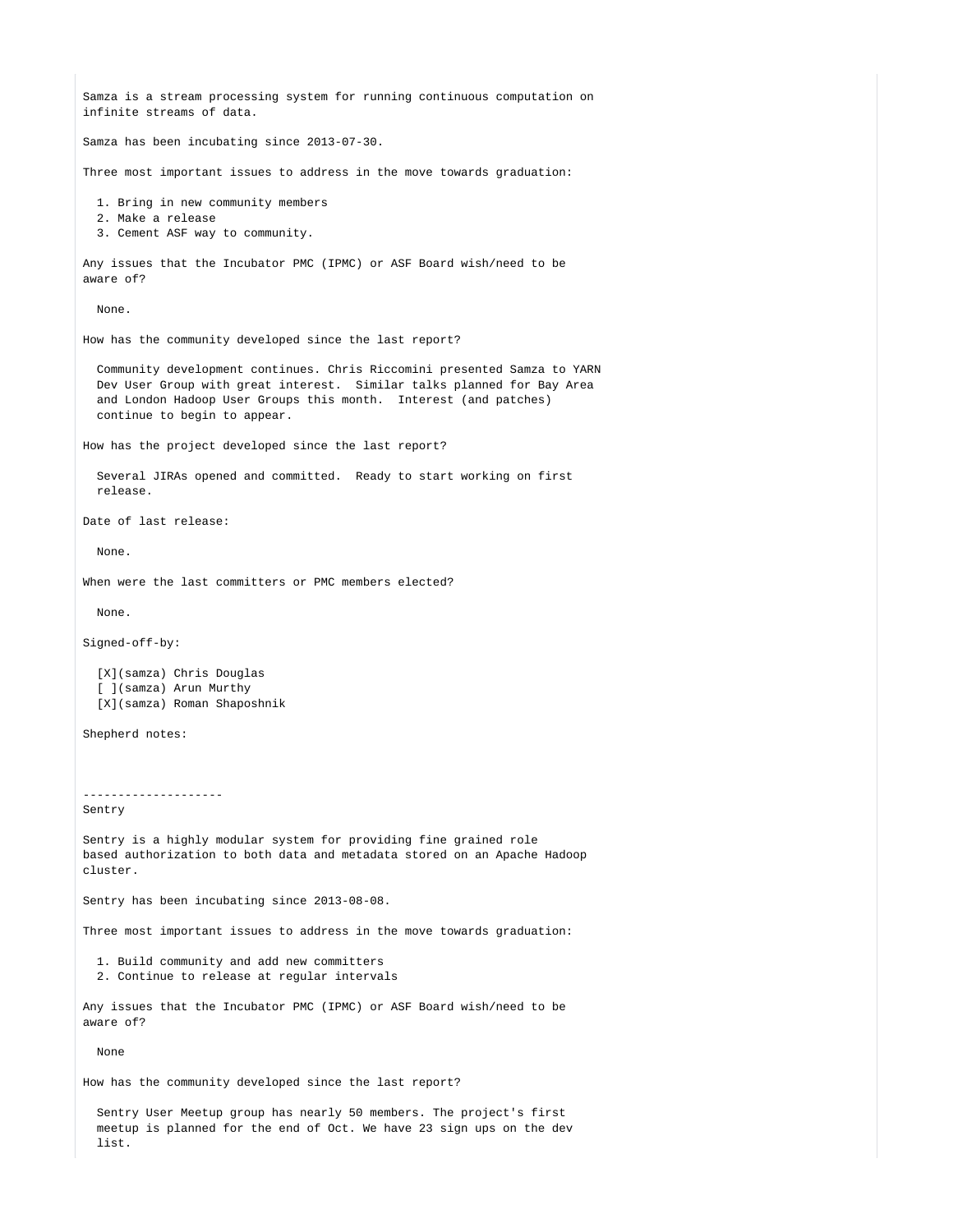How has the project developed since the last report?

 We have migrated all of the infrastructure to ASF. The website is up and running. Podling name search has been successfully completed. Project had its first release since starting incubation. On the development front, a number of new JIRAs have been filed and are being actively worked on.

Date of last release:

2013-09-25 (1.2.0-incubating)

When were the last committers or PMC members elected?

 Last committers and PMC members were elected when the project entered incubation.

Signed-off-by:

 [X](sentry) Arvind Prabhakar [X](sentry) Joe Brockmeier [X](sentry) David Nalley [ ](sentry) Olivier Lamy [X](sentry) Patrick Hunt [ ](sentry) Thomas White

#### Shepherd notes:

Matt Franklin (mfranklin):

No issues. Looks like the project is off to a great start.

--------------------

Spark

Spark is an open source system for fast and flexible large-scale data analysis. Spark provides a general purpose runtime that supports low-latency execution in several forms.

Spark has been incubating since 2013-06-19.

Three most important issues to address in the move towards graduation:

- 1. Move JIRA over to Apache (still haven't gotten success from INFRA on this: https://issues.apache.org/jira/browse/INFRA-6419)
- 2. Add more committers under Apache process
- 3. Make further Apache releases

Any issues that the Incubator PMC (IPMC) or ASF Board wish/need to be aware of?

We still need some help importing our JIRA -- see INFRA-6419. For some reason we've had a lot of trouble with this. It should be easier now because Apache's JIRA was updated and now matches our version.

How has the community developed since the last report?

We made the Spark 0.8.0 release, which was the biggest so far, with 67 developers from 24 organizations contributing. The release shows how far our community has grown -- our 0.6 release last October had only 17 contributors, and our 0.7 release in February had 31. Most of the contributors are now external to the original UC Berkeley team.

How has the project developed since the last report?

 We made the Spark 0.8.0 release mentioned above, which so far seems to be doing well. It brings a number of deployability features, improved Python support, and a new standard library for machine learning; see http://spark.incubator.apache.org/releases/spark-release-0-8-0.html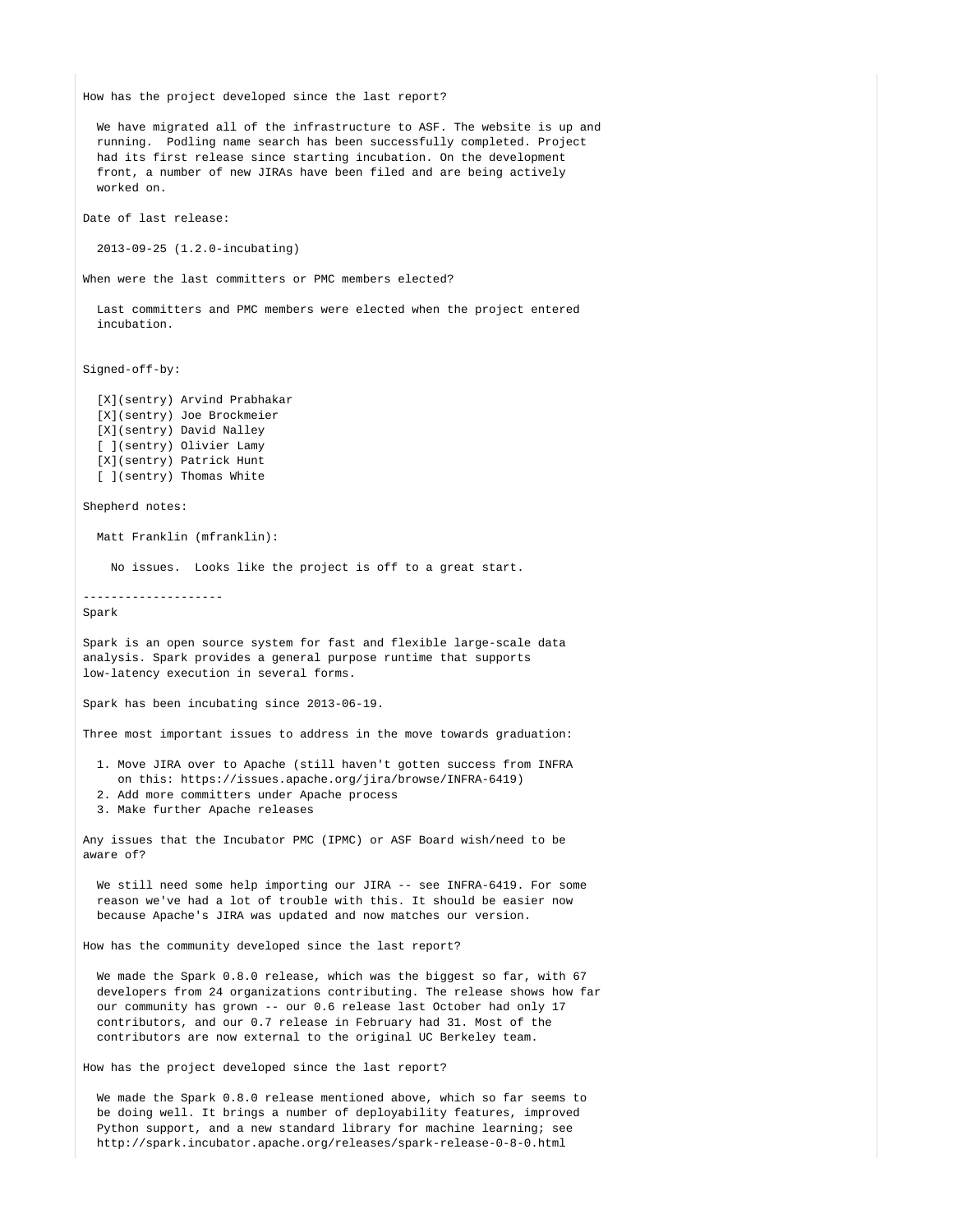for what's new in the release. Date of last release: 2013-09-25 When were the last committers or PMC members elected? June 2013 Signed-off-by: [X](spark) Chris Mattmann [ ](spark) Paul Ramirez [ ](spark) Andrew Hart [ ](spark) Thomas Dudziak [ ](spark) Suresh Marru [X](spark) Henry Saputra [X](spark) Roman Shaposhnik Shepherd notes: Dave Fisher (wave): Very active community on a fast track. Good report. Get your JIRA over and you are getting close. (Oct. 7) Marvin Humphrey (marvin): Report not filed in time for shepherd review. -------------------- Storm Storm is a distributed, fault-tolerant, and high-performance realtime computation system that provides strong guarantees on the processing of data. Storm has been incubating since 2013-09-18. Three most important issues to address in the move towards graduation: 1. Transition community to new infrastructure and mailing lists 2. Test and mature the Netty message passing implementation so all future releases do not include 0mq transport (which is LGPL) 3. Make a release under Apache Any issues that the Incubator PMC (IPMC) or ASF Board wish/need to be aware of? We are still waiting for ICLA's from Flip Kromer and David Lao. We are waiting for infrastructure to be set up so we can switch mailing lists and code hosting over to Apache. How has the community developed since the last report? A few more users have been added to the Powered By page. Otherwise, we've received a steady amount of new patches and messages on the mailing list. How has the project developed since the last report? A software grant has been filed by Nathan Marz for the project. Also, all contributor agreements Nathan has collected pre-Apache have been submitted to Apache. All committers except for two have filed ICLA's and CCLA's. We are making one last release via the old route during the transition into the incubator (0.9.0). We have switched development to an Apache-like consensus-driven approach and have made lots of progress on closing pull requests (as well as getting committers active in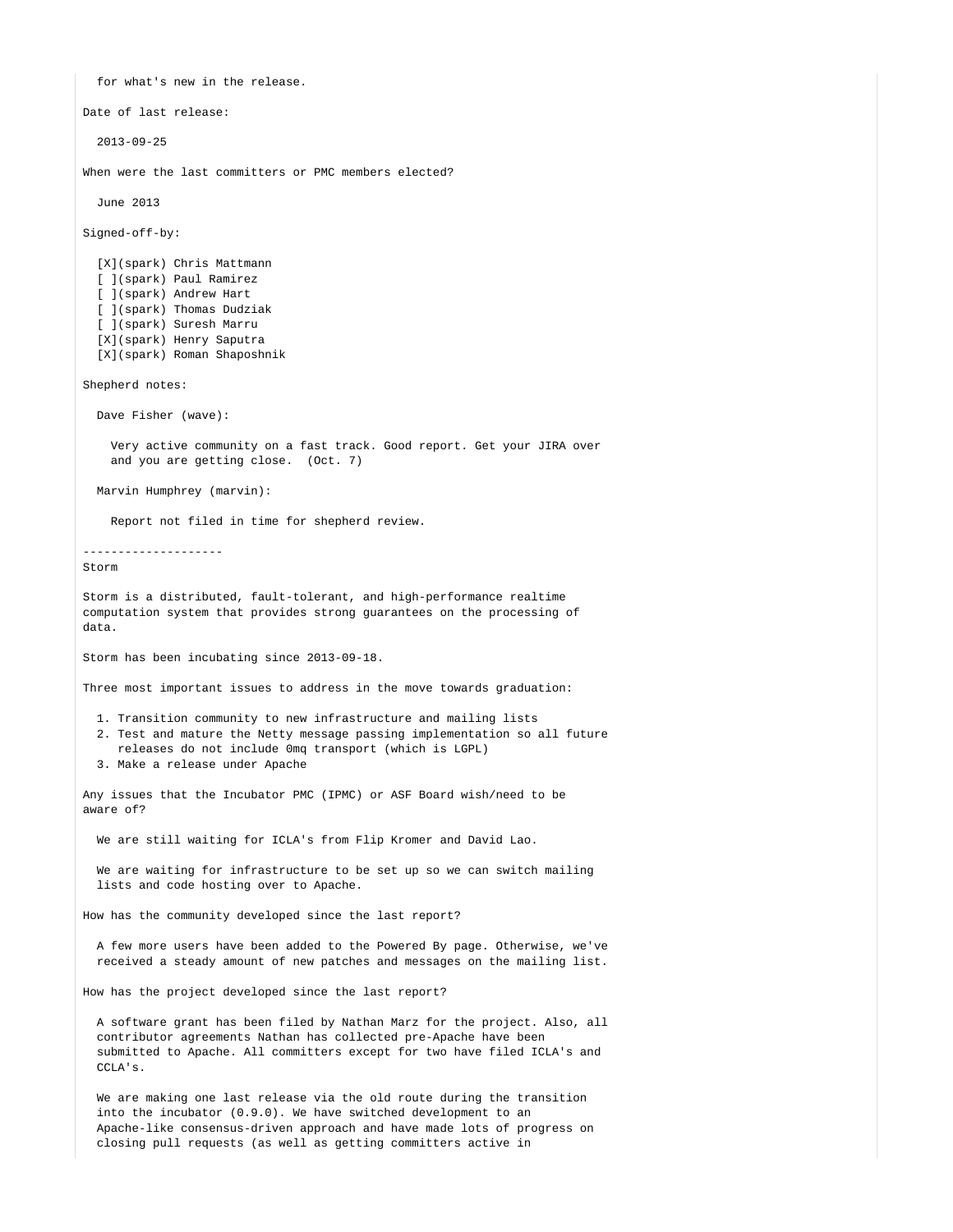Date of last release: None When were the last committers or PMC members elected? N/A, this is the first status report. Signed-off-by: [X](storm) Ted Dunning [X](storm) Arvind Prabhakar [X](storm) Devaraj Das [X](storm) Matt Franklin [X](storm) Benjamin Hindman Shepherd notes: -------------------- Stratos Stratos will be a polyglot PaaS framework, providing developers a cloud-based environment for developing, testing, and running scalable applications, and IT providers high utilization rates, automated resource management, and platform- wide insight including monitoring and billing. Stratos has been incubating since 2013-06-20. Three most important issues to address in the move towards graduation: 1. Moving all Stratos related trademarks from WSO2 to Apache. Certain WSO2 technologies such as StratosLive still bear the Stratos name. These have to be resolved in the near future. We are in the process of sorting these out. 2. Get the first Apache Stratos (incubating) release out, and in the process ensure all ASF release requirements are met. 3. Build the community Any issues that the Incubator PMC (IPMC) or ASF Board wish/need to be aware of? - none - How has the community developed since the last report? Three new committers & PMC members have been added to the project. (In Stratos, committers are also invited to join the PMC). Six Google Hangouts were held in order to educate the community about the project  $\&$  the technical details/architecture in the project. A Cloud BarCamp is being organized for end of October to enable the Stratos community members as well as other Apache cloud project community members to meet up & exchange ideas & build synergy. Community members have also written several blog posts. The project has also seen a number of new contributors who have started actively participating in the project. How has the project developed since the last report? Code has been refactored to get rid of non ASL 2.0 compatible third party library dependencies. Package names have been changed. License files added. Several bugs have been fixed. Builds have been made available for review & testing. In anticipation of the first release, the project has

 made available several RC packs to get community feedback. Documentation has been added to the wiki. The project site has been properly setup. The

roadmap discussions are currently taking place on the dev list.

discussions, merging, and managing release process).

Date of last release: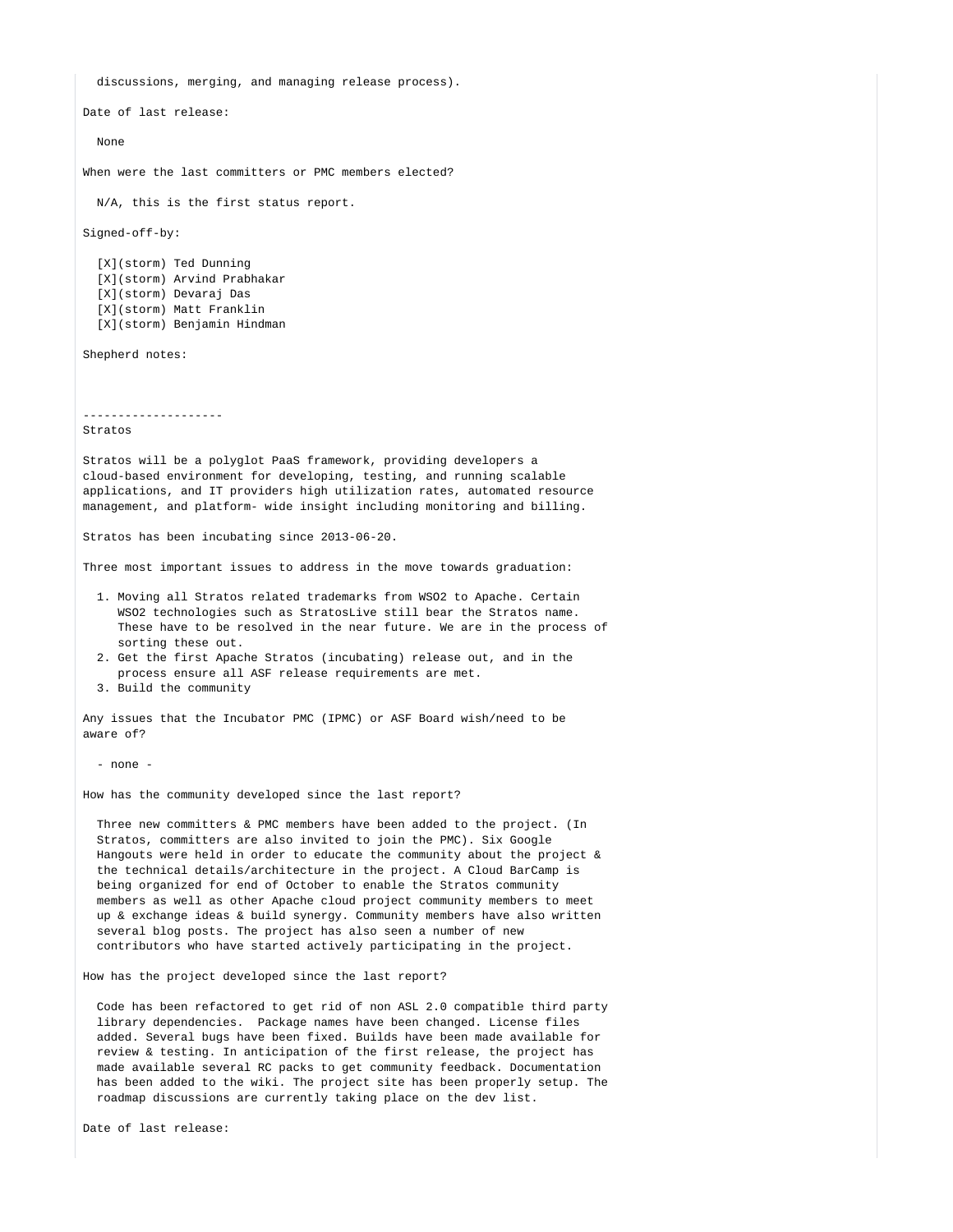- none - When were the last committers or PMC members elected? 2013-09-23 Signed-off-by: [x](stratos) Afkham Azeez [ ](stratos) Anthony Elder [x](stratos) Chip Childers [ ](stratos) Marlon Pierce [ ](stratos) Mohammad Nour [ ](stratos) Noah Slater Shepherd notes: Roman Shaposhnik (rvs): Stratos appears in a solid shape and working on its first incubator release. That said, their report is late which makes it difficult for the shepherding work to feel complete. I will try to ping some of the mentors. Marvin Humphrey (marvin): Report not filed in time for shepherd review. -------------------- VXQuery A standards compliant parallel XML Query processor. VXQuery has been incubating since 2009-07-06. The most important issue to address in the move towards graduation is still the first release. The third release candidate is currently up for vote on vxquery-dev. So far there at 4 positive votes. Any issues that the Incubator PMC (IPMC) or ASF Board wish/need to be aware of? We are still a little low on mentors, but since Ant Elder has agreed to help out, the situation has improved. How has the community developed since the last report? Steven Jacobs has been voted in as a committer. How has the project developed since the last report? Benchmarking data and queries have been added to the project. A number of issues discovered when running the benchmark have been fixed. Steven contributed an integration with Lucene. A new release candidate has been created and is currently being voted on. Date of last release: never When were the last committers or PMC members elected? 2013-09-19 Signed-off-by: [ ](vxquery) Sanjiva Weerawarana [ ](vxquery) Radu Preotiuc-Pietro

[x](vxquery) Jochen Wiedmann